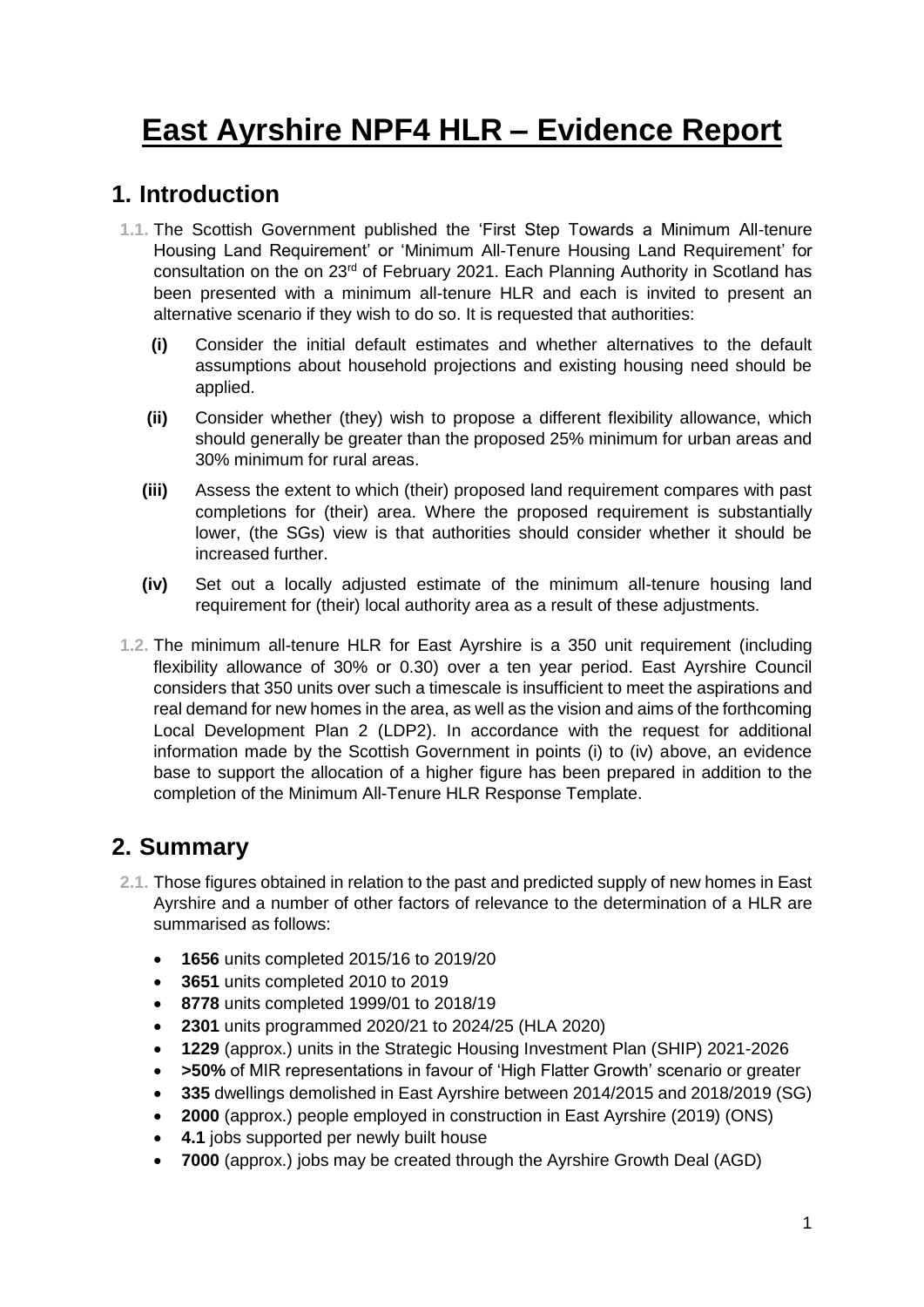- **2.2.** When the information presented above is considered as a whole and according to various different interpretations, the following scenarios (numbered) may be applied so as to determine an HLR.
	- **1) 3370** 10 year figure using 'past completions (10-19)/HNDA' methodology
	- **2) 4125 (4100)** 10 year figure using 'past completions (10-19)/HLA/HNDA' methodology

# **3. Supporting Evidence**

**3.1.** The following evidence has been collated so as to support the allocation of a higher housing land requirement for East Ayrshire.

Long term house completions (1999-2019)

**3.2.** Scottish Government 'Housing statistics quarterly update: new housebuilding and affordable housing supply figures' detail that during the years 1999/2000 to 2018/2019 the total number of house completions in East Ayrshire was **8778** units or an average of 439 per annum.<sup>1</sup> Whilst the rate of completions fell gradually post-2008 recession, completions have steadily risen again and have averaged at around 400 per annum since 2009-10.



*Figure 1. Source: Scottish Government (2020)*

### Short term house completions (2015-2020)

**3.3.** The East Ayrshire Building Standards and Housing services calculate the rate of completions of market/RSL and Council dwellings. The rate of completions fluctuates from year to year and is in large part influenced by Council house building priorities. For the years 2015/2016 to 2019/2020 the total number of completions in East Ayrshire was **1656** units or an average of **331** per annum.

<sup>-</sup><sup>1</sup> [Housing statistics quarterly update: new housebuilding and affordable housing supply -](https://www.gov.scot/publications/housing-statistics-for-scotland-new-house-building/) gov.scot [\(www.gov.scot\)](https://www.gov.scot/publications/housing-statistics-for-scotland-new-house-building/)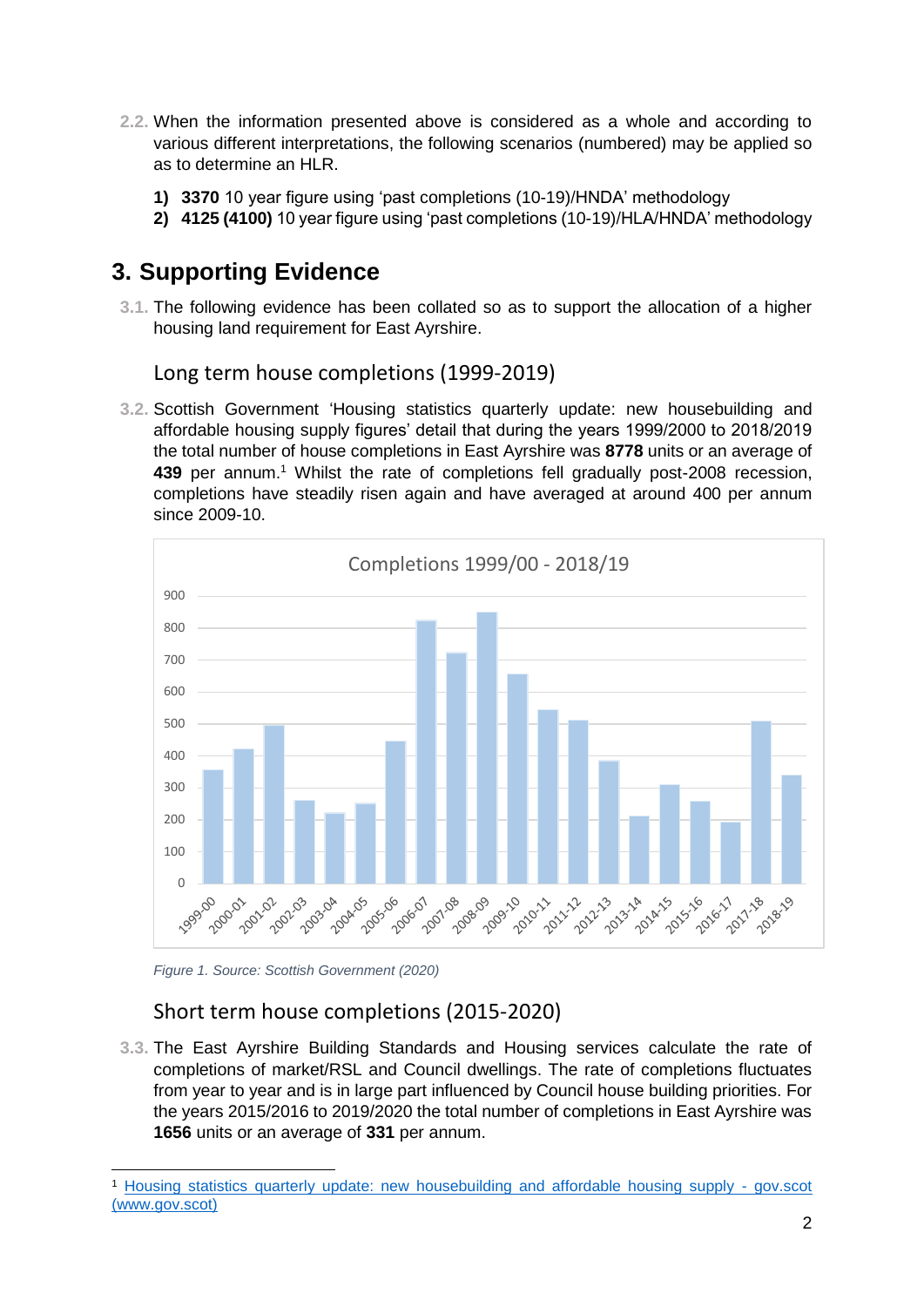### Medium term house completions (2010-2019)

**3.4.** Scottish Government house completions statistics detail that **3651** dwellings were completed in East Ayrshire between 2010 and 2019 or approximately **365** per annum.

### Housing Land Audit 2020

**3.5.** An East Ayrshire Housing Land Audit was produced in summer 2020 and agreed by Council Cabinet and with Homes for Scotland in late 2020.<sup>2</sup> The HLA 2020 has a base date of 1st April 2020 and programmes the completion of a total of **2301** units or an average of **460** per annum in East Ayrshire over the time period 2020/2021 to 2024/2025:



*Figure 2. Source: East Ayrshire house completion figures by Sub-Housing Market Area*

# Allocation of housing land in LDP2

**3.6.** Whilst the precise number of sites or their capacities have yet to be determined, it can be confirmed that the intention of the new Plan is to encourage population growth in East Ayrshire. This ambitious approach is likely to encourage a greater level of development than the Scottish Government baseline figure suggests, LDP2 being a driver of development rather than a backward-looking response to potential low levels of growth. Through consultation with developers and appropriate allocation of housing land, it is hoped that East Ayrshire can maintain and grow its current population number in order to avoid long term decline. This will be achieved through the allocation of a generous number of sites and capacity in addition to the HLR figure.

# Call for Sites

-

**3.7.** Three exercises have been undertaken to establish interest in the development of land in East Ayrshire. A Call for Priorities, Issues and Proposals from 2017, the Main Issues Report consultation in summer 2020 and the Call for Site Information in late 2020. A total

<sup>2</sup> East Ayrshire Housing Land Audit (2020)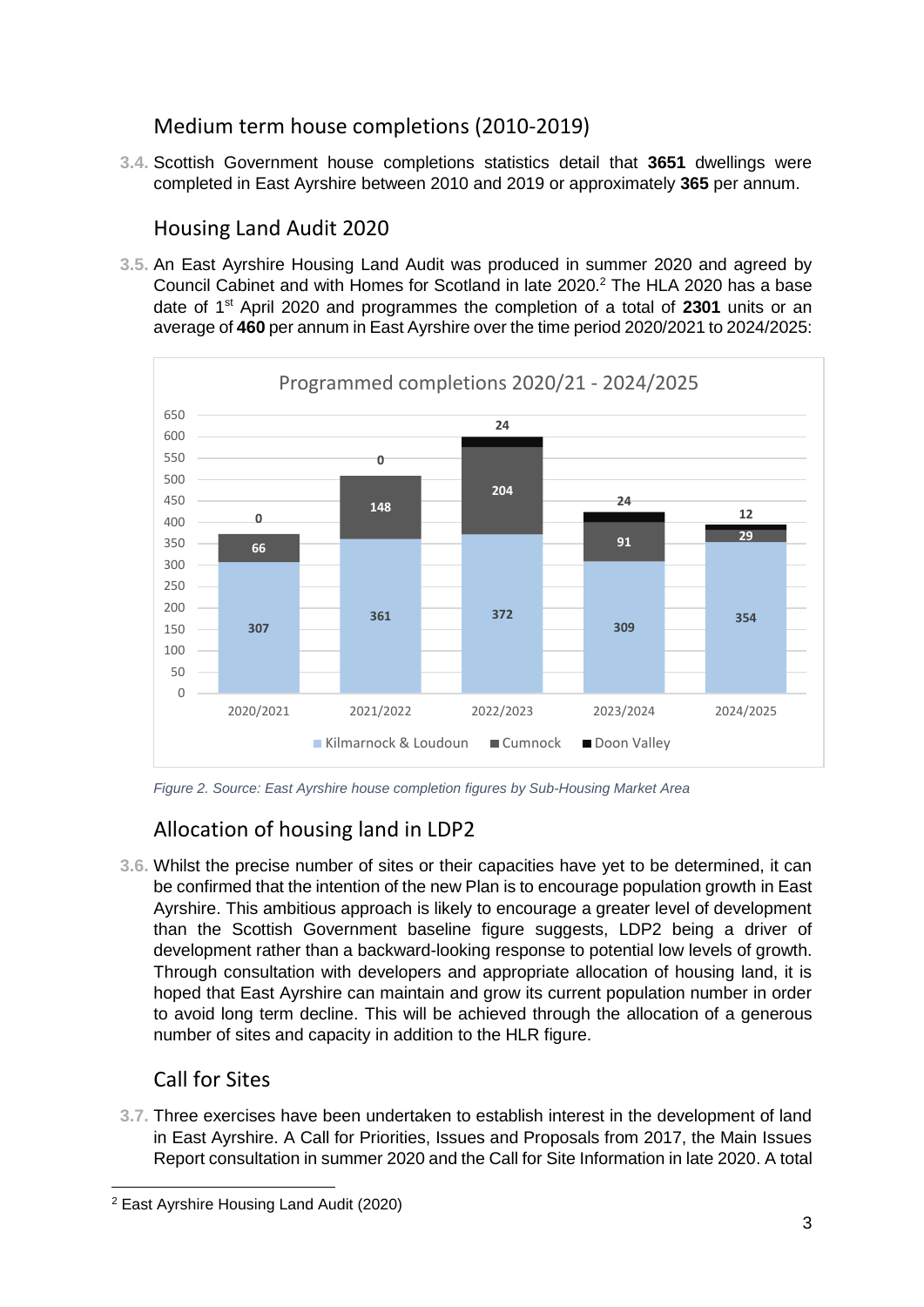of **89** new sites have been proposed for housing development, totalling around **750ha** in area and with the capability to accommodate more than **8000** dwellings, subject to detailed site assessment. There has been interest in the retention of **26** sites or parts of sites that are currently allocated in the 2017 LDP. It can therefore be established that there remains substantial developer interest in land in East Ayrshire.

#### Employment in construction

**3.8.** The construction of new homes is an important source of employment in East Ayrshire. ONS figures estimate that that approximately **2000** people in East Ayrshire were employed in the construction sector in 2019. <sup>3</sup> Whilst the ONS figures do not differentiate between sub-sectors in construction, it can be assumed given the pattern of development in East Ayrshire that a significant proportion of those would be in the development of new homes. It is estimated that the construction of each new home in Scotland supports 4.1 jobs<sup>4</sup>.

#### Private sector support for affordable home delivery

**3.9.** The Scottish Government's 'Housing to 2040' document includes a target to construct 10,000 affordable homes across Scotland per year<sup>5</sup>. Whilst the intention to increase the number of affordable homes is laudable, the Scottish Government's national Minimum All-tenure HLR assumes that only 11,275 dwellings would be constructed in Scotland per year (prior to the application of generosity). However, there is at present a close relationship between the completions of affordable and market homes, with construction of affordable homes on sites developed by market house builders commonly agreed as part of planning policy. Therefore, for the Scottish Government to achieve its target both nationally and in East Ayrshire, a sufficient number of market homes must also be constructed. This relationship should be reflected in the final HLR for each area.

#### MIR Issue 12: Levels of Housing Growth

- **3.10.** With the 2018 HNDA as its basis, the Council, through the LDP2 Main Issues Report set out a Preferred Option of planning for a High Flat Growth which takes into consideration the baseline evidence set out in the HNDA but also assumes a small growth in population as part of the LDP vision and aims, and projections identified by the 2019 Housing Land Audit for East Ayrshire. A figure of **2151** housing units over a 13 year period (3 years to adoption of LDP2 plus 10 year allocation) plus a 10-20% generosity allowance was proposed.
- **3.11. 71** responses concerning MIR issue 12 were received to the consultation. The majority of respondents supported the Preferred Option, whilst a small number supported Alternative Options 1 and 2 or made representations of a non-supportive or alternative type<sup>6</sup>. It can therefore be confirmed that there is substantial support among the development industry for setting a level of housing growth in excess of 2151 units over 13 years determined by the HNDA.

#### Private sector dwelling depletion and quality of existing stock

<sup>-</sup><sup>3</sup> Business Register and Employment Survey (BRES) (2019)

<sup>4</sup> Nathaniel Lichfield & Partners (2016)

<sup>5</sup> https://www.gov.scot/publications/housing-2040-2/

<sup>6</sup> https://www.east-ayrshire.gov.uk/Resources/PDF/L/LDP2-Main-Issues-Report.pdf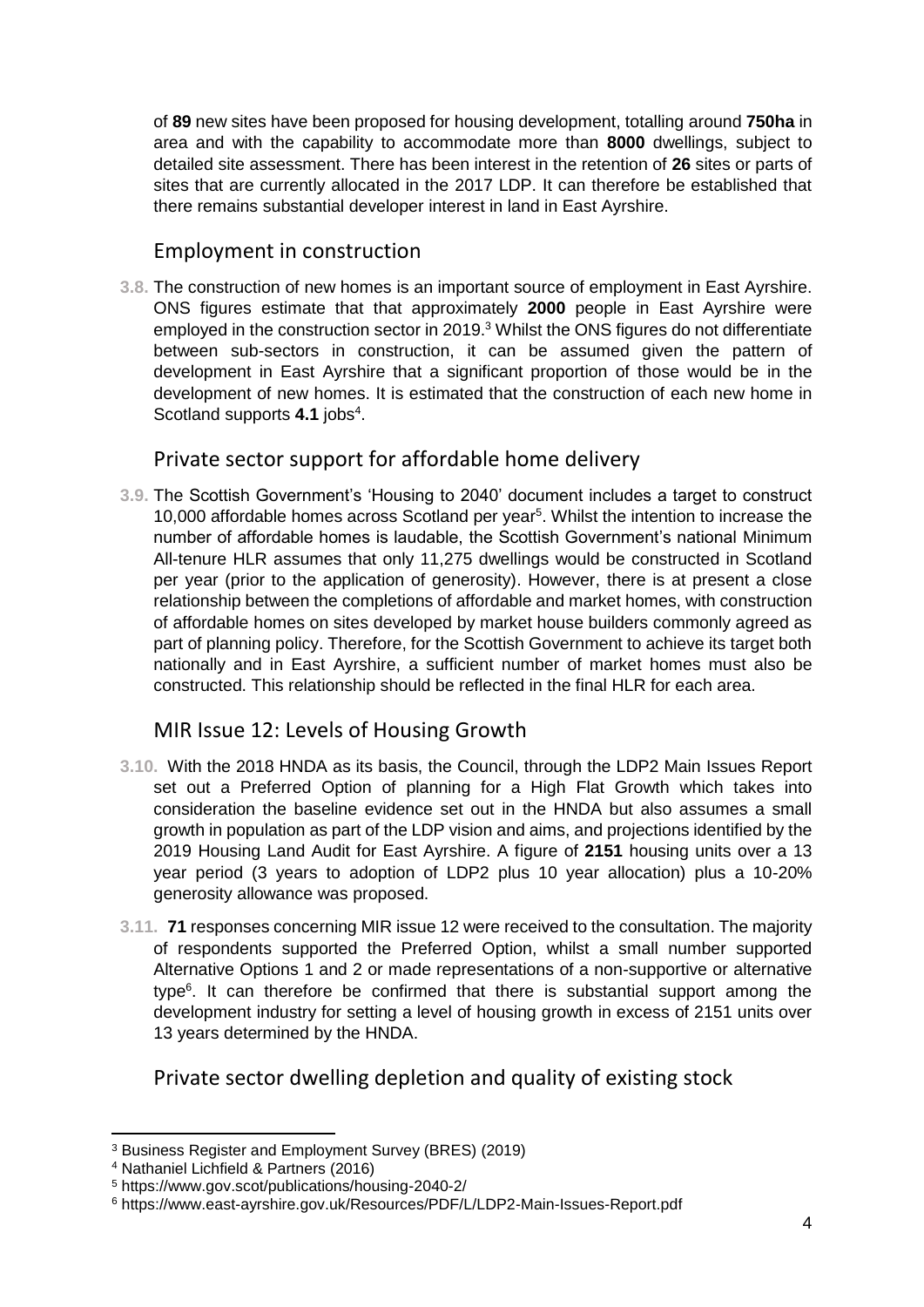**3.12.** The baseline figure of 350 units produced by the CHMA accounts only for those dwellings that are considered to be necessary after assessment through the selected process of household growth and housing need. However, figures produced by the Scottish Government detail that **335** dwellings were demolished in East Ayrshire between 2014/2015 and 2018/2019, an average of 67 per year<sup>7</sup>. Whilst a modest decline in population in East Ayrshire is projected (subject to efforts to lessen or reverse that decline), a requirement for replacement dwellings if programmed at the same rate may potentially exceed the 350 recommended units. The Council's housing replacement programme may account for additional units to be demolished in the coming years; the rate of this activity proposed is subject to the annual Housing Asset Management Framework (HAMF) reviews, as approved by Council Cabinet.

### Rent, accommodation and other factors

- **3.13.** A number of other factors are not encompassed by the HNDA process but are considered instrumental to the determination of the HLR. For example, the HNDA does not account for persons who live within accommodation for which rent may be unaffordable and who may wish to move home on that basis.
- **3.14.** The HNDA does not factor in the condition of residential stock and a substantial number of dwellings in East Ayrshire that are not within the ownership of the Council or an RSL may be of an unacceptable physical standard but would not form part of any coordinated replacement programme. 'Housing to 2040' sets out its aspirations across the public, private and private rented sectors to acknowledge where works are required to improve energy efficiency etc. in the home, e.g. addressing the need to move away from fossil fuel heating in new homes and, by extension, in existing dwellings in response to the climate change agenda. EESSH2 sets out the timeline for this type of activity to be achieved in existing social rented stock. Nevertheless, many properties in East Ayrshire are nearing the end of their designed lifespan and, whilst a more sustainable approach may involve refurbishment, some dwellings will require to be replaced.
- **3.15.** Other factors that are not recorded by the HNDA include a lack of garden space for families with young children, overcrowding whereby children of different sexes share a bedroom and a desire of some of those that currently live with parents to rent or own their own accommodation.

#### Economic influences

**3.16.** The Scottish Government and UK Government-funded Ayrshire Growth Deal (AGD) was signed on 19th November 2020. Projects include the Ayrshire Manufacturing Investment Corridor (AMIC), HALO Kilmarnock and the National Energy Research Demonstrator Project (NERD), each of which is located in East Ayrshire. The AGD is expected to create around **7000** jobs across East, North and South Ayrshire, more than 2000 of which would be expected to be created in East Ayrshire on a pro rata basis, It has been asserted in representations to the MIR consultation that the projects of the AGD will necessitate the development of housing to accommodate prospective employees. Whilst it cannot be ascertained how many units might be required, any housing need is likely to exceed the 350 unit requirement initially projected.

### Household expenditure

<sup>-</sup><sup>7</sup> Scottish Government (2019)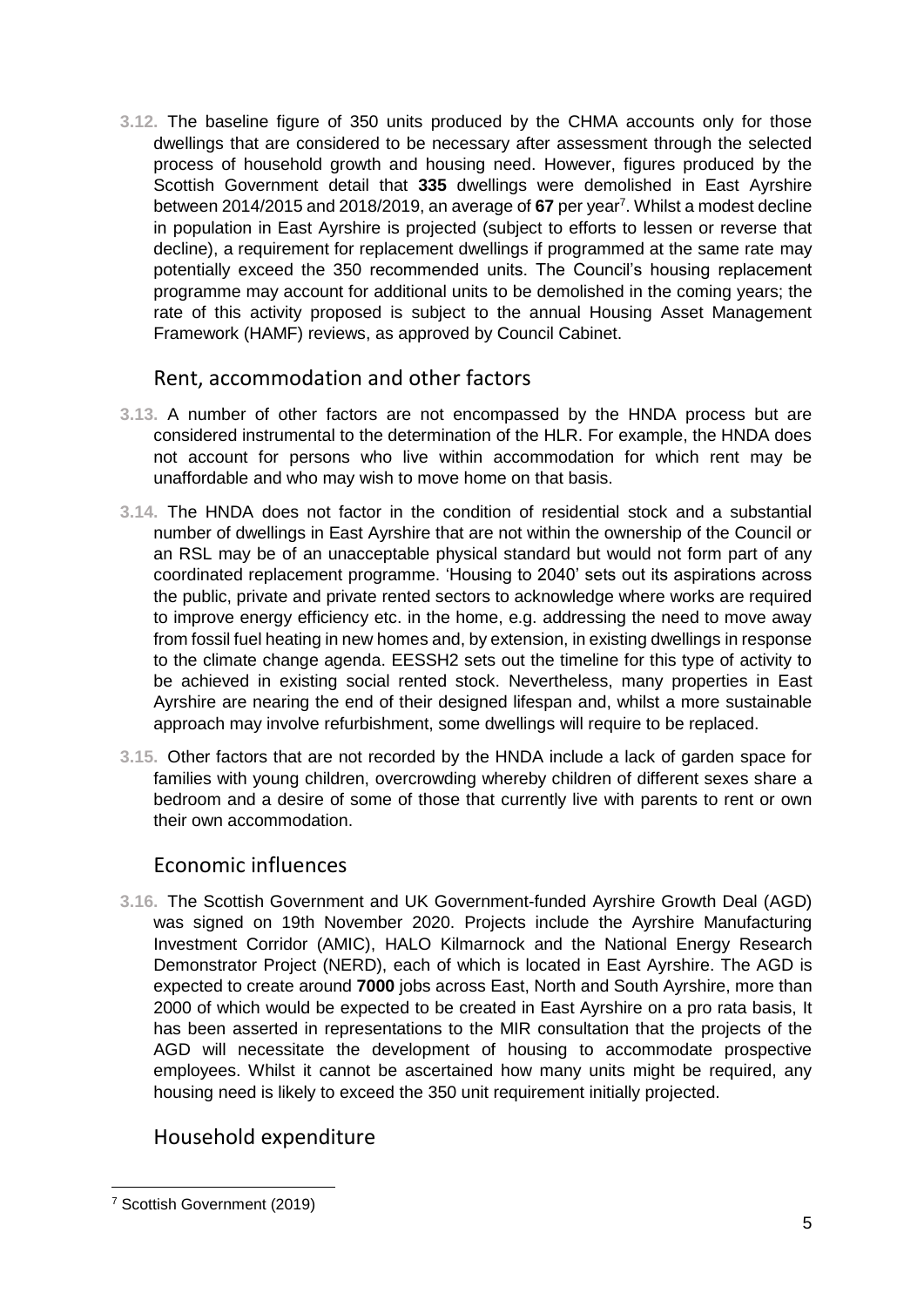**3.17.** Whilst the average weekly spend per household in East Ayrshire cannot be determined, it was estimated by the Office for National Statistics that the average Scottish household spent around £490 per week or **£6000** per annum in the years 2016 to 2018.<sup>8</sup> The general economic benefit of increasing the resident population in East Ayrshire through the construction of new homes can therefore be established in that regard and should be reflected in the allocation of housing land.

Strategic Housing Investment Plan (SHIP) 2021-2026

**3.18.** The Strategic Housing Investment Plan 2021-26 (SHIP) was approved by East Ayrshire Council Cabinet on November 25th 2020. The SHIP could deliver up to **1229** affordable homes for the Council and Registered Social Landlord partners in communities throughout East Ayrshire. Proposed new builds are influenced by the priorities set out in the approved HAMF and the annual reviews, and are subject to Council Cabinet approval. It is intended that an identified developer will deliver the new build affordable housing programme, utilising offsite manufacturing processes in order to achieve efficiency savings and a more streamlined development process. The provision of additional affordable homes often require the development of private market homes so as to support their provision as part of LDP-defined proportional contribution, further increasing the requirement for new homes of all types in the area.

House sales and market conditions

**3.19.** The housing market in East Ayrshire has improved significantly since the time following the 2008 recession. The number of house sales in East Ayrshire has risen steadily since 2010 and has settled around 2000 per year since 2016, albeit with a small reduction in 2020 due to the COVID-19 pandemic.



**3.20.** It can therefore be affirmed that the East Ayrshire housing market remains healthy. Whilst average house prices remain lower the national average, the relative affordability

<sup>-</sup><sup>8</sup> Office for National Statistics (2019)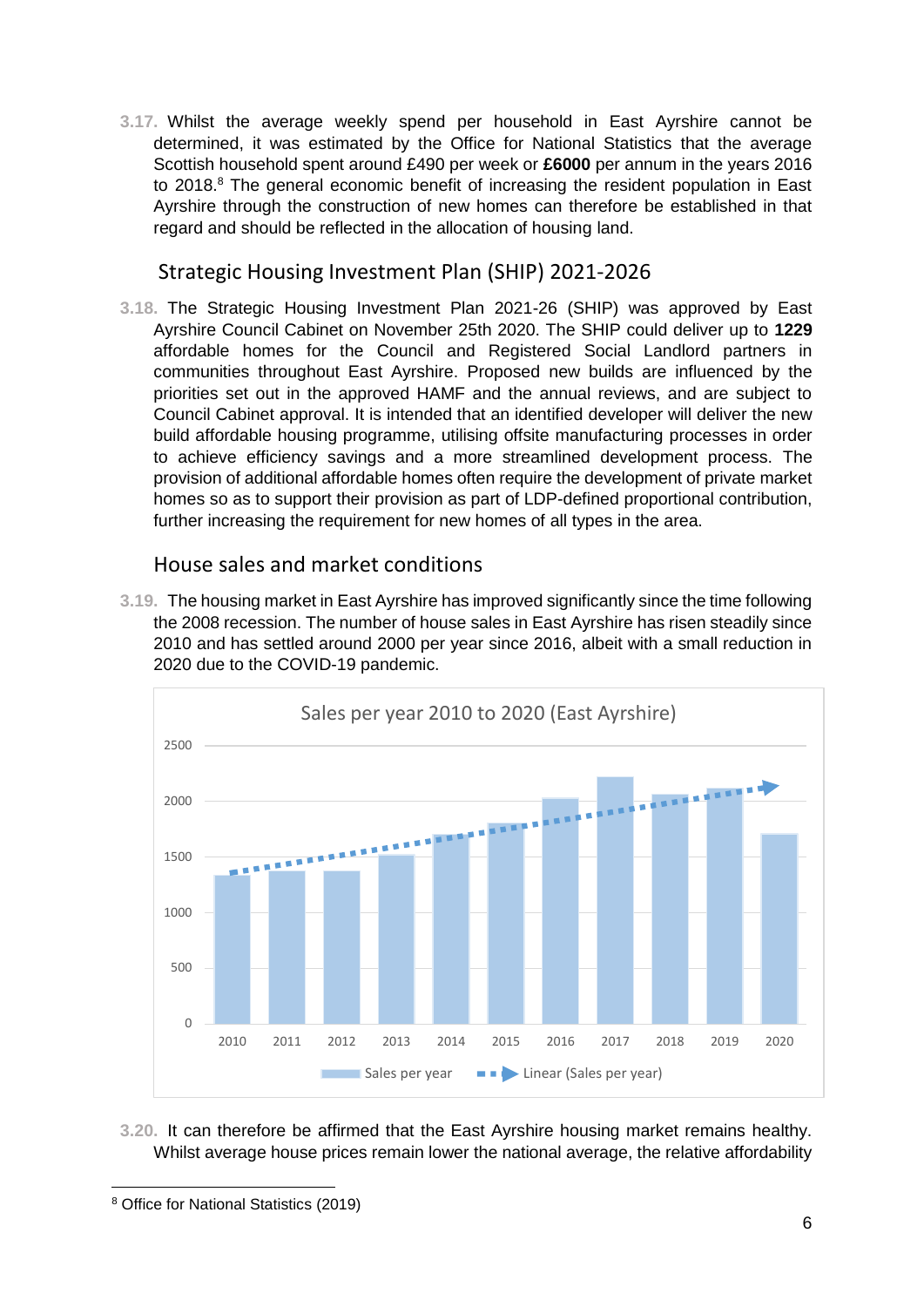of the Local Authority area may have contributed to a 10.2% increase in house prices between February 2020 and February 2021<sup>9</sup>. Demand for new homes therefore remains robust and no evidence can be obtained that might suggest otherwise.

### Constraints to Housing Growth

**3.21.** Despite each of the positive factors detailed above, there exist various factors that may adversely impact the completion of new homes. 'Housing to 2040' introduces new standards to be achieved in the delivery of the new homes, for example, the installation of fire suppression measures. These new standards may impact on the capital cost to build relative to an out-dated grant rate, rent affordability, borrowing requirements and uncertainty around the new grant investment level to be made available by the Scottish Government. Impacts on delivery include those arising from Brexit and ongoing COVID-19 supply chain shortages resulting in reported increased costs. Nevertheless, it is considered that such impacts may be alleviated in the medium to long term, particularly so by the time LDP2 is adopted in mid-2023, and that the proposed HLR of 4100 units detailed in Section 4 below reflects a more subdued housing market than the HLR of 5961 set in the East Ayrshire Local Development Plan (EALDP) 2017.

# **4. Determination of a Housing Land Requirement**

- **4.1.** With regard to the information presented in sections 3.2 to 3.21 above, it is possible to give consideration to the determination of a rounded, holistic and realistic uplift from the 252/350 unit baseline.
- **4.2.** The figures may therefore be presented according to an initial and preferred scenario. Scenario A factors in the East Ayrshire HNDA (2018) high growth scenario and adds its projected average annual rate of completions to those of the 2020 Housing Land Audit and the actual rate of completions during the 2010 to 2019 time period to estimate the required number of completions. Scenario A is considered to be an initial but not preferred scenario because it does not factor in all of the inputs detailed in Section 3 above and is influenced to a significant degree by the more limited findings of the 2018 HNDA.

|                      | <b>Completions</b>   | <b>HNDA</b> | <b>HLA 2020</b> | <b>HLR</b>  | <b>HLR (10</b> |
|----------------------|----------------------|-------------|-----------------|-------------|----------------|
| Area                 | 2010-2019 (Av. p.a.) | (Av. p.a.)  | (Av. p.a.)      | $(annual)*$ | year)          |
| <b>East Ayrshire</b> | 365                  | 186         | 460             | 337         | 3370           |
| Kilmarnock & Loudoun | 318                  | 123         | 341             | 261         | 2607           |
| Cumnock              | 37                   | 52          | 108             | 66          | 657            |

**Scenario A: (Initial) Past completions (10-19) & Housing Land Audit 2020 & HNDA (2018)**

**Doon Valley 10** 10 11 12 12 11 110 \*Completions 2015-2020 (av. annual) + HNDA (av. annual) + Housing Land Audit (2020) (av. annual) / 3 \* 10 *\*\*Sub-HMA completions estimated from ratio of 2015-2020 completions per Sub-HMA*

**4.3.** It is therefore necessary to determine the HLR on the basis of more definite statistics, thereby producing Scenario B. Scenario B employs two data sources that have been confirmed as credible, the actual rate of completions during the 2010 to 2019 time period and the 2020 Housing Land Audit. Scottish Government-produced house completions

-

https://www.gov.uk/government/statistics/uk-house-price-index-scotland-february-2021/uk-houseprice-index-scotland-january-2021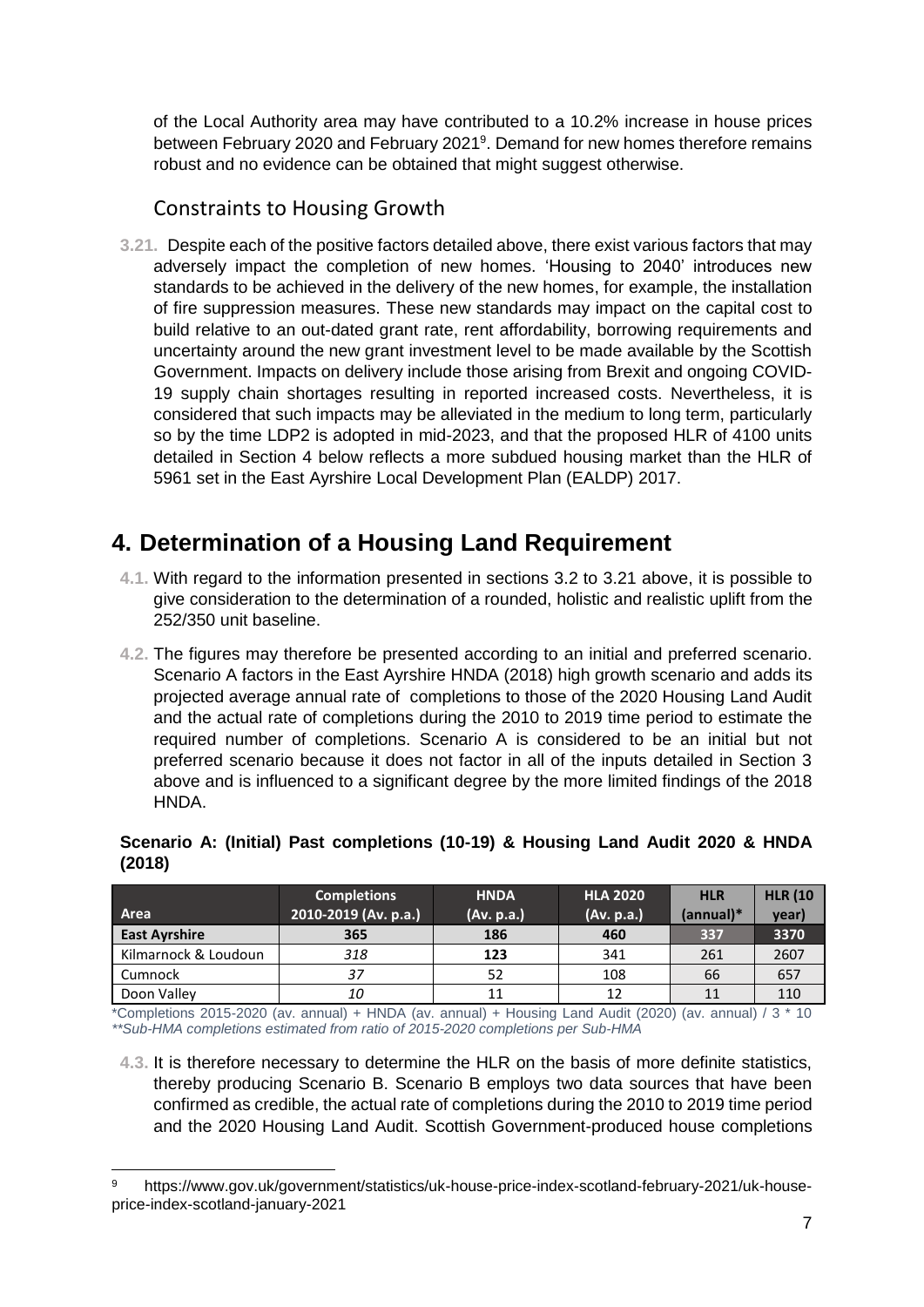statistics are considered to be accurate and are informed through collaboration and engagement with Local Authority Housing and Building Standards services. The 2020 East Ayrshire HLA was produced in summer 2020 in collaboration with East Ayrshire's Housing Market Partnership Homes for Scotland and was informed through discussions with house builders, landowners and the Council's Planning Service. Its findings and the Scottish Government completions statistics can, when combined to produce an average to account for any exaggeration present in the HLA, reasonably predict the rate of completions over the decade from 2023 to 2033.

|                      | <b>Completions</b>   | <b>HLA 2020</b> | <b>HLR</b>  | <b>HLR (10</b> |
|----------------------|----------------------|-----------------|-------------|----------------|
| Area                 | 2010-2019 (Av. p.a.) | (Av. p.a.)      | $(annual)*$ | year)          |
| <b>East Ayrshire</b> | 365                  | 460             | 413         | 4125           |
| Kilmarnock & Loudoun | 318                  | 341             | 330         | 3295           |
| Cumnock              | 37                   | 108             | 73          | 725            |
| Doon Valley          | 10                   | 12              |             | 110            |

#### **Scenario B (Preferred): Past completions (10-19) & Housing Land Audit 2020**

\*Completions 2015-2020 (av. annual) + Housing Land Audit (2020) (av. annual) / 2 \* 10 *\*\*Sub-HMA completions estimated from ratio of 2015-2020 completions per Sub-HMA*

**4.4.** Each number presented as the 10 year and annual HLR has been rounded to the nearest 100, 10 or 5 respectively to produce a final figure of 4100 units for East Ayrshire as a whole, 325 units p.a. for Kilmarnock, 70 units p.a. for Cumnock and 15 p.a. for the Doon Valley. A comparison between the per annum figures for the 2015-2025 time period presented in the East Ayrshire Sub-Housing Market Areas document and proposed HLR for each Sub-HMA is detailed as follows<sup>10</sup>:

#### **EALDP 2017 HLR vs. Proposed HLR per Sub-HMA**

| Area                 | <b>East Ayrshire LDP 2017</b> | <b>Proposed HLR per Sub-</b><br><b>HMA</b> | <b>Difference Comp. 15-</b><br>20/Proposed |
|----------------------|-------------------------------|--------------------------------------------|--------------------------------------------|
| <b>East Ayrshire</b> | 596                           | 410                                        | $-31%$                                     |
| Kilmarnock & Loudoun | 399                           | 325                                        | $-19%$                                     |
| Cumnock              | 148                           | 70                                         | $-53%$                                     |
| Doon Valley          | 49                            | 15                                         | $-69%$                                     |

**4.5.** The recommended per annum Sub-HMA HLR figures can therefore be considered to be more accurate than those presented in the 2017 East Ayrshire LDP, taking account of the more subdued findings of the 2018 HNDA and yet at the same time offer sufficient flexibility to allow for an anticipated increase in completions as per the findings of the 2020 HLA, albeit tempered by the long term trend. The following graph presents a comparison between each projection on an East Ayrshire-wide scale:

<sup>-</sup><sup>10</sup> [East Ayrshire Housing Market Area Supplementary Guidance \(east-ayrshire.gov.uk\)](https://www.east-ayrshire.gov.uk/Resources/PDF/P/Planning-SG-Housing-Market-Area.pdf)